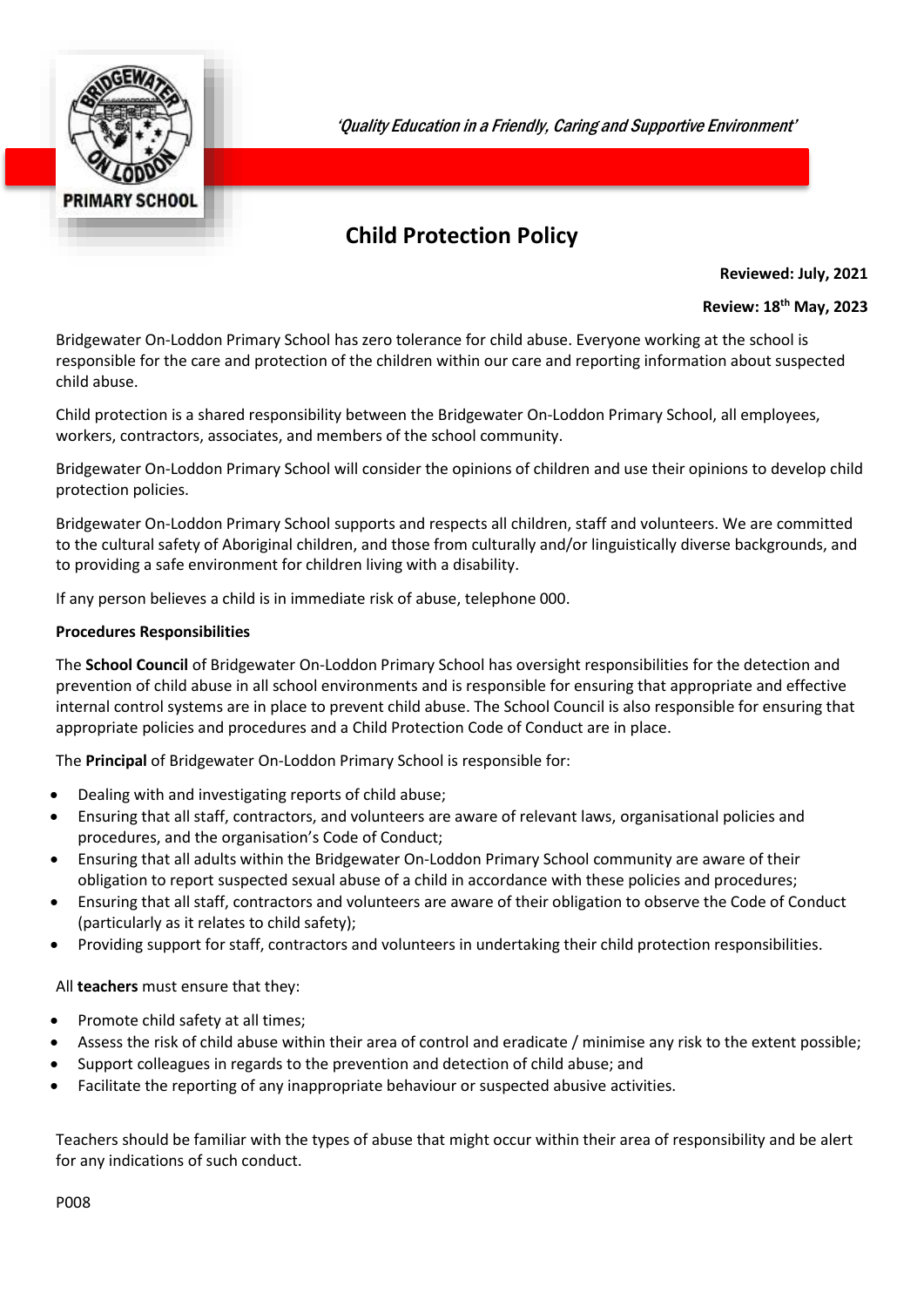All **staff/volunteers/contractors** share in the responsibility for the prevention and detection of child abuse, and must:

- Familiarise themselves with the relevant laws, the Code of Conduct, and Bridgewater On-Loddon Primary School's policy and procedures in relation to child protection, and comply with all requirements;
- Report any reasonable belief that a child's safety is at risk to the relevant authorities (such as the police and / or the state-based child protection service) and fulfil their obligations as mandatory reporters;
- Report any suspicion that a child's safety may be at risk to their supervisor (or, if their supervisor is involved in the suspicion, to a responsible person in the organisation); and
- Provide an environment that is supportive of all children's emotional and physical safety.

# **Definitions**

**Child** means a person below the age of 18 years unless, under the law applicable to the child, majority is attained earlier.

**Child protection** means any responsibility, measure or activity undertaken to safeguard children from harm. **Child abuse** means all forms of physical abuse, emotional ill-treatment, sexual abuse and exploitation, neglect or negligent treatment, commercial (e.g. for financial gain) or other exploitation of a child and includes any actions that results in actual or potential harm to a child.

**Child sexual assault** is any act which exposes a child to, or involves a child in, sexual processes beyond his or her understanding or contrary to accepted community standards. Sexually abusive behaviours can include the fondling of genitals, masturbation, oral sex, vaginal or anal penetration by a penis, finger or any other object, fondling of breasts, voyeurism, exhibitionism, and exposing the child to or involving the child in pornography. It includes child grooming, which refers to actions deliberately undertaken with the aim of befriending and establishing an emotional connection with a child to lower the child's inhibitions in preparation for sexual activity with the child.

**Reasonable grounds for belief** is a belief based on reasonable grounds that child abuse has occurred when all known considerations or facts relevant to the formation of a belief are taken into account and these are objectively assessed. Circumstances or considerations may include the source of the allegation and how it was communicated, the nature of and details of the allegation, and whether there are any other related matters known regarding the alleged perpetrator.

A reasonable belief is formed if a reasonable person believes that:

- (a) The child is in need of protection,
- (b) The child has suffered or is likely to suffer "significant harm as a result of physical injury",
- (c) The parents are unable or unwilling to protect the child.

A 'reasonable belief' or a 'belief on reasonable grounds' is not the same as having proof, but is more than mere rumour or speculation.

A 'reasonable belief' is formed if a reasonable person in the same position would have formed the belief on the same grounds. For example, a 'reasonable belief' might be formed if:

- a) A child states that they have been physically or sexually abused;
- b) A child states that they know someone who has been physically or sexually abused (sometimes the child may be talking about themselves);
- c) Someone who knows a child states that the child has been physically or sexually abused;
- d) Professional observations of the child's behaviour or development leads a professional to form a belief that the child has been physically or sexually abused or is likely to be abused; and/or
- e) Signs of abuse lead to a belief that the child has been physically or sexually abused.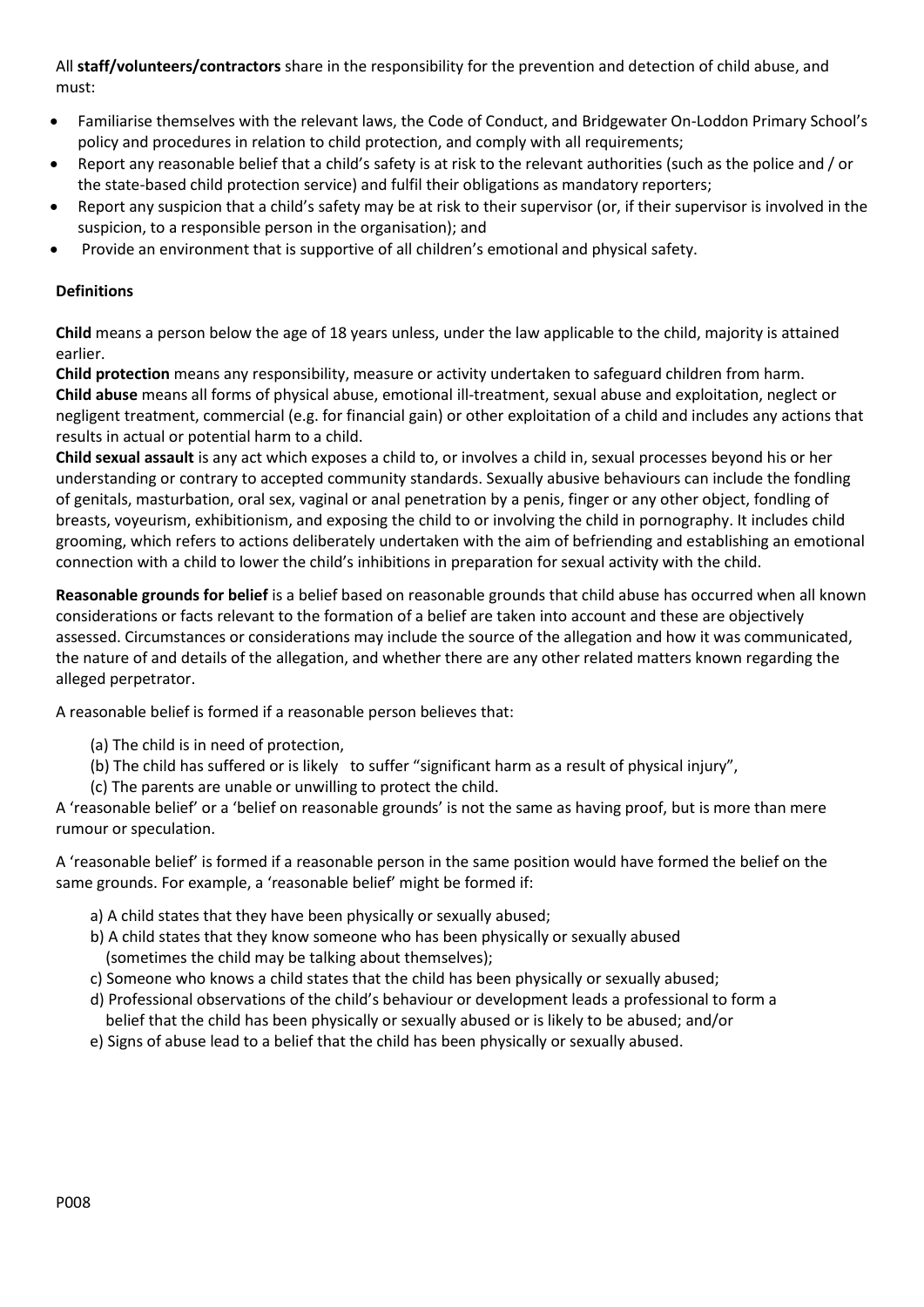# **Employment of New Personnel**

Bridgewater On-Loddon Primary School undertakes a comprehensive recruitment and screening process for all workers and volunteers which aims to:

- Promote and protect the safety of all children under the care of the organisation:
- Identify the safest and most suitable people who share Bridgewater On-Loddon Primary School's values and commitment to protect children
- Prevent a person from working at Bridgewater On-Loddon Primary School if they pose a risk to children.

Bridgewater On-Loddon Primary School requires all workers/volunteers to pass through the organisation's recruitment and screening processes prior to commencing their engagement at the school.

### **For schools:**

Persons applying for a role as a teacher with the Bridgewater On-Loddon Primary School must be registered with the Victorian Institute of Teaching. The school may require applicants to provide a police check in accordance with the law and as appropriate, before they commence work and, during their time at the school, at regular intervals. Bridgewater On-Loddon Primary School will undertake thorough reference checks as per the approved internal procedure. Once engaged, workers/volunteers must review and acknowledge their understanding of this Policy.

#### **Risk Management**

Bridgewater On-Loddon Primary School will ensure that child safety is a part of its overall risk management approach. Bridgewater On-Loddon Primary School will have a risk and compliance sub-committee committed to identifying and managing risks at the school. Risk and compliance sub-committee members will receive regular training in relation to child safety.

#### **Reporting**

Any staff member, volunteer or contractor who has grounds to suspect abusive activity must immediately notify the appropriate child protection service or the police. They should also advise their supervisor about their concern. In situations where the supervisor is suspected of involvement in the activity, or if the person having the suspicion does not believe that the matter is being appropriately addressed or dealt with, the matter should be reported to the next highest level of supervision. Supervisors must report complaints of

suspected abusive behaviour or misconduct to the Principal and also to any external regulatory body such as the police.

### **Victorian mandatory/voluntary reporting requirements:**

### *Children, Youth and Families Act 2005 (Vic)*

#### **Mandated Reporters**

Registered medical practitioners, midwives and registered nurses, teachers registered or granted permission to teach under the Education, Training and Reform Act 2006, Principals & police

A mandated reporter must make a report if:

- They form a belief on reasonable grounds that a child is in need of protection from physical injury or sexual abuse;
- The parents cannot or will not protect the child; and
- The belief is formed in the course of practising his/her position of employment.

NB: exceptions may apply.

### **The Victorian definition of a child is any person under 17 years old**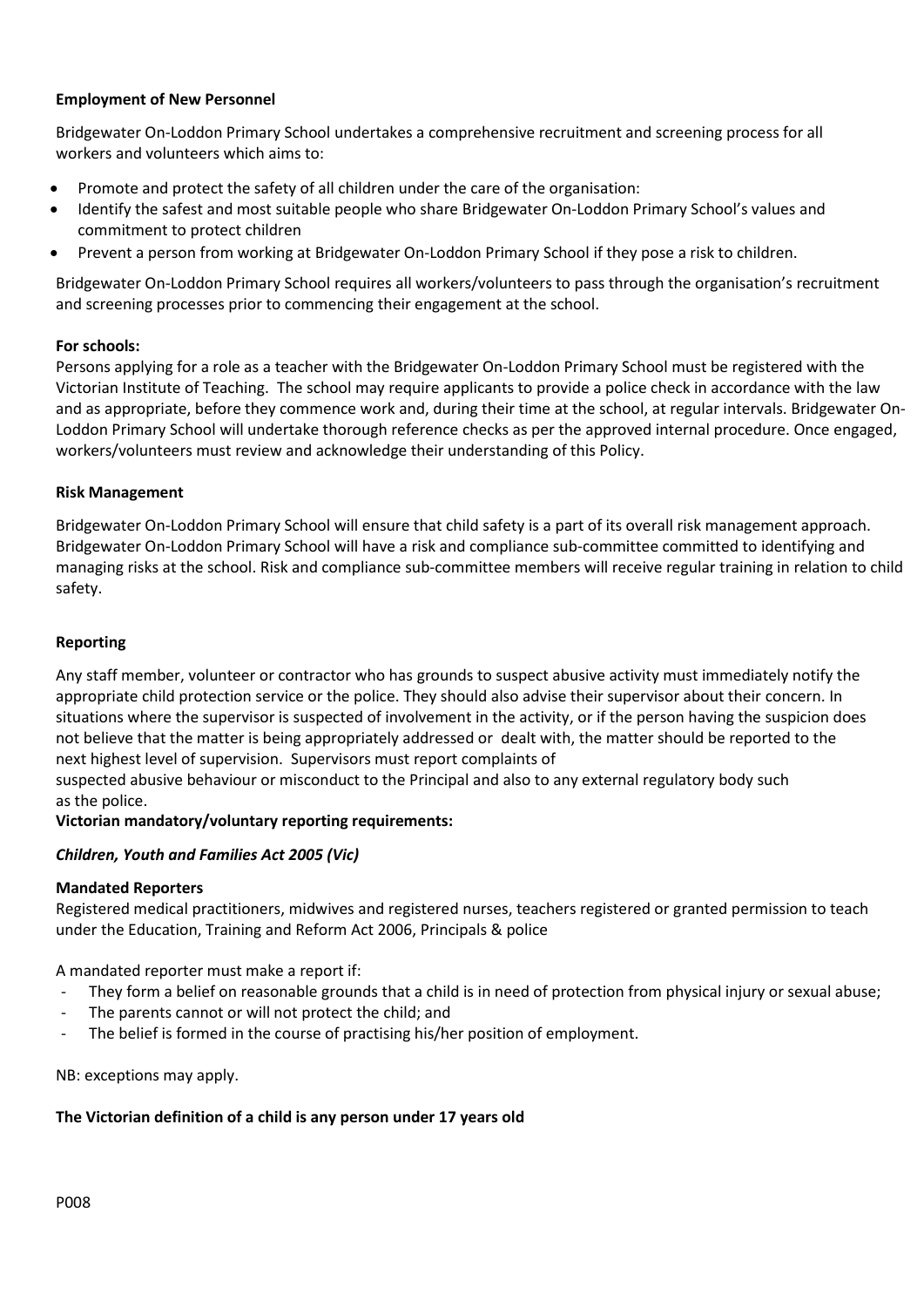## **Investigating**

If the appropriate child protection service or the police decide to conduct an investigation of this report, all employees, contractors or volunteers must co-operate fully with the investigation.

Whether or not the authorities decide to conduct an investigation, the Principal will consult with the authorities to determine whether an internal investigation is appropriate. If it is decided that such an investigation will not conflict with any proceeding of the authorities, the Principal may decide to conduct such an investigation. All employees, contractors and volunteers must co-operate fully with the investigation.

Any such investigation will be conducted according to the rules of natural justice.

The Principal will make every effort to keep any such investigation confidential; however, from time to time other members of staff may need to be consulted in conjunction with the investigation.

After an initial review and a determination that the suspected abuse warrants additional investigation, the Principal shall coordinate the investigation with the appropriate investigators and / or law enforcement officials. Internal or external legal representatives will be involved in the process, as deemed appropriate

# **Responding**

If it is alleged that a member of staff, contractor or a volunteer may have committed an offence or have breached the organisation's policies or its Code of Conduct the person concerned may be stood down (with pay, where applicable) while an investigation is conducted. If the investigation concludes that on the balance of probabilities an offence (or a breach of the organisation's policies or Code of Conduct) has occurred then disciplinary action may follow, up to and including dismissal or cessation of involvement with the organisation. The findings of the investigation will also be reported to any external body as required.

## **Privacy**

All personal information considered or recorded will respect the privacy of the individuals involved unless there is a risk to someone's safety. Bridgewater On-Loddon Primary School will have safeguards and practices in place to ensure any personal information is protected. Everyone is entitled to know how the personal information is recorded, what will be done with it, and who will be able to access it.

### **Reviewing**

Every two years, and following every reportable incident, a review shall be conducted to assess whether the school's child protection policies or procedures require modification to better protect the children under the organisation's care.

# **Related Documents**

Confidentiality Policy

Legislative Compliance Policy

Risk Management Policy

Staff Recruitment Policy

Staff Induction Policy

Whistleblower Policy

This policy must be read in conjunction with:

- The law of the Commonwealth or of the relevant state or territory;
- The organisation's Code of Conduct;
- Termination of Employment Policy and Misconduct Procedures

P008